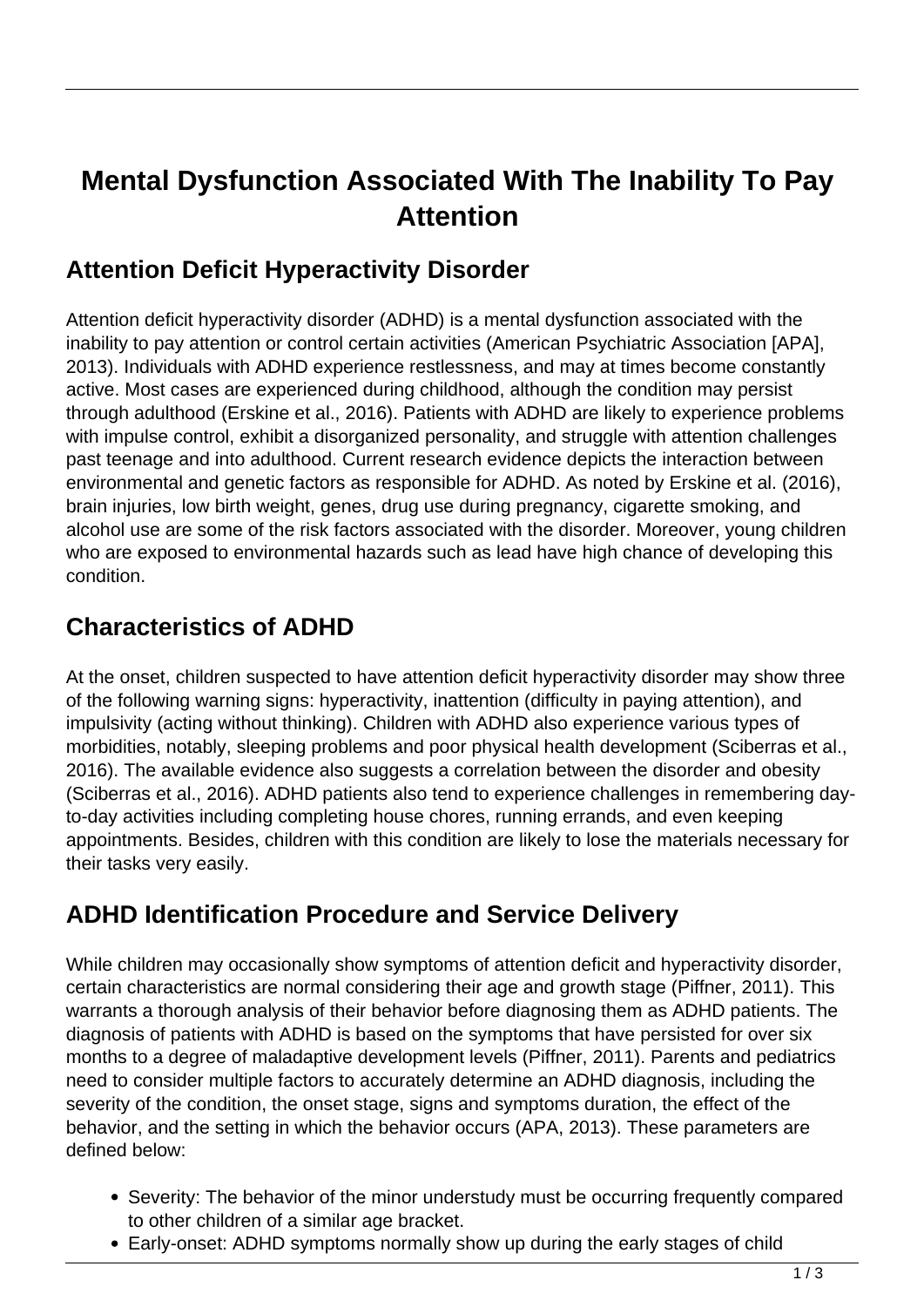development. Therefore, at least some of the characteristics must have been noted before reaching the age of seven.

- Duration: The behavior in question must have been persisted for not less than six months before evaluation.
- Impact: The symptoms of the behavior under study must have adverse effects on the child's academic and/or social life
- Settings: The signs under investigation must persist in different environments.

Since ADHD patients begin their education life before a diagnosis, they can survive in both conventional and special schools. While in a normal school, children with ADHD require special attention, treatment, and continuous guidance from their teachers. Depending on the specific needs, teachers need to do the following to comfort and make children with ADHD feel like their normal counterparts: be warm and positive, praise or reward efforts, and provide instructions that are clear and brief (Piffner, 2011). Besides, giving these children extra time to complete their work would be an added advantage.

#### **Classroom Considerations**

Classroom culture can either promote or disorient student success. Creating constructive association with students and adopting innovative classroom management methods fosters positive behavior, increases attention, and promotes academic and social success (Piffner, 2011). Whenever teachers appreciate the distinguishing skills and connect with students, learners are more likely to positively respond to classroom procedures and strive for success. One of the classroom considerations for individuals with ADHD is the sitting arrangement. Teachers need to seat students with attention deficit hyperactivity disorders away from distractive areas, such as windows and high traffic areas. Instead, these learners should be placed in close proximity to the instructor so that their work can be easily monitored.

## **Teaching Strategies**

A student with ADHD needs to be allowed to respond to questions and participate in class discussions. Teachers should consider incorporating peer-mediated approaches to enhance students' learning opportunities for active and engaged learning. Some of the most viable teaching strategies include the following:

- Peer tutoring: This is one of the most successful ways of learning for ADHD students because it provides support for one-on-one discussion. Tutoring ensures the student acquires both social and academic skills. This method is popular in training sessions (Piffner, 2011).
- Cooperative learning: This approach delineates a carefully organized learning group where every learner is assigned a specific task and given clear expectations. The strategy is advantageous to students with ADHD.
- Sharing strategies: This approach involves pairing peers together. It enables students to work together in group discussions and compare notes on assignments.
- Self-correction opportunities: Here, the students are provided with materials to enable them to achieve the desired outcome, for instance, a calculator to confirm results.

Introducing computer games to learners: Most learners with ADHD find computer games more